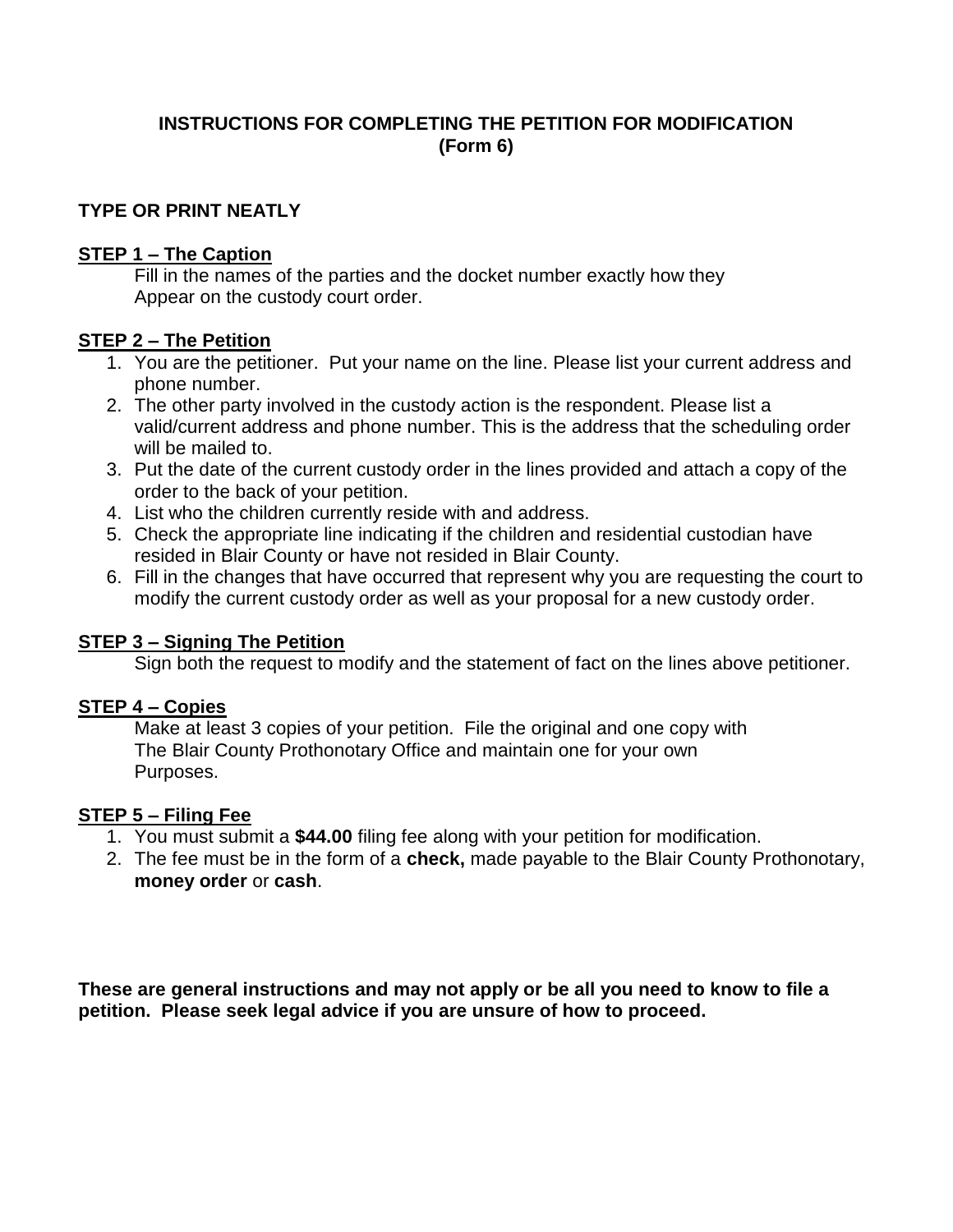# **IN THE COURT OF COMMON PLEAS OF BLAIR COUNTY, PENNSYLVANIA**

|                       |                                                                                                                                                                     | NO.                       |                                                  |  |
|-----------------------|---------------------------------------------------------------------------------------------------------------------------------------------------------------------|---------------------------|--------------------------------------------------|--|
| Plaintiff             |                                                                                                                                                                     |                           |                                                  |  |
| VS.                   |                                                                                                                                                                     | <b>CUSTODY</b>            |                                                  |  |
| Defendant             |                                                                                                                                                                     |                           |                                                  |  |
|                       |                                                                                                                                                                     |                           |                                                  |  |
|                       | PETITION FOR MODIFICATION OF A CUSTODY ORDER                                                                                                                        |                           |                                                  |  |
| 1.                    |                                                                                                                                                                     |                           |                                                  |  |
|                       |                                                                                                                                                                     |                           |                                                  |  |
| (street)              |                                                                                                                                                                     |                           | (city)                                           |  |
| (state)               | (zip code)                                                                                                                                                          |                           | (county)                                         |  |
|                       |                                                                                                                                                                     |                           |                                                  |  |
| 2.                    |                                                                                                                                                                     |                           |                                                  |  |
|                       |                                                                                                                                                                     |                           |                                                  |  |
| (street)              |                                                                                                                                                                     |                           | (city)                                           |  |
| (state)               | (zip code)                                                                                                                                                          |                           | (county)                                         |  |
|                       | (phone number)                                                                                                                                                      |                           | ________________________________(E-Mail Address) |  |
|                       | 3. The Petitioner respectfully represents that on _______________________________20____ an Order of<br>Court was entered for legal and physical custody as follows: |                           |                                                  |  |
| <b>LEGAL CUSTODY:</b> | Shared                                                                                                                                                              | Sole                      |                                                  |  |
|                       | PHYSICAL CUSTODY: ______ Partial ________ Primary _______ Shared<br>Sole ________ Sole _______ Supervised physical,                                                 |                           |                                                  |  |
|                       | A true and correct copy of which is attached.                                                                                                                       |                           |                                                  |  |
|                       |                                                                                                                                                                     |                           |                                                  |  |
|                       |                                                                                                                                                                     | with Plaintiff/Defendant. |                                                  |  |